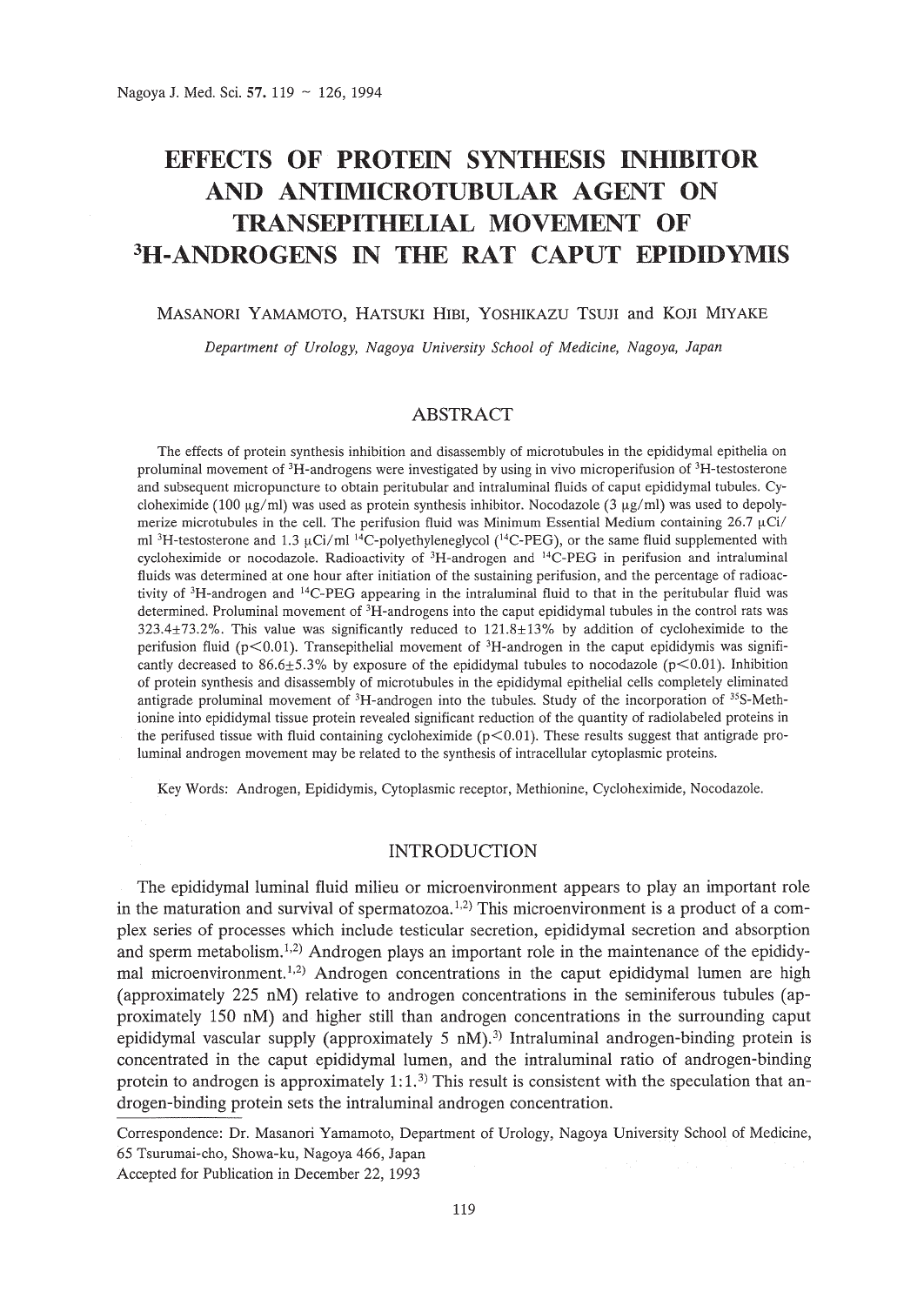<sup>3</sup>H-androgens appear in caput epididymal fluid in concentrations that are approximately  $250\%$  to 300% of the concentrations present in interstitial fluid.<sup>4,5)</sup> This antigrade, proluminal <sup>3</sup>H-androgen movement is subject to inhibition with unlabeled testosterone.<sup>6)</sup> These results and others led us to hypothesize that 3H-androgens diffuse across the epididymal epithelia, but bind to intraluminal androgen-binding protein in the epididymis, thus accounting for the antigrade movement of 3H-androgens and the maintenance of high androgen concentrations in the caput lumen.

We have recently obtained two differing and confusing results. One result is that androgenbinding protein is required to maintain antigrade proluminal movement of 3H-androgens in the caput epididymis.<sup>7)</sup> The other result is that metabolic inhibitors (dinitrophenol or potassium cyanide) reduce antigrade proluminal androgen movement.<sup>8)</sup> The latter finding is an enigma, but is subject to a testable hypothesis. The data might be explained by the inhibition by a metabolic inhibitor of a high affinity androgen transport receptor (protein) in the epididymal epithelial cells. This receptor can be transported along the intracellular microtubules from basal to apical cell surface. Therefore, the present study was undertaken to determine whether or not a protein synthesis inhibitor or antimicrotubular agent decreases antigrade proluminal androgen movement in the caput epididymis.

# MATERIALS AND METHODS

### *In Vivo Microperifusion and Subsequent Micropuncture*

Mature male Sprague-Dawley rats (420 to 650 gm) were housed in the vivarium in the Nagoya University School of Medicine under a 12-h light/12-h dark cycle and had free access to food and water. They were allowed to acclimate after shipment for at least one week before entering the experiment. The following isotopes were purchased from New England Nuclear (Boston, Massachusetts):  ${}^{3}$ H-testosterone (specific activity: 55.2 Ci/mmol, M.W. 288.4); and  ${}^{14}$ Cpolyethyleneglycol  $(^{14}C$ -PEG; specific activity: 15.0 mCi/g, M.W. 4000). Micropipettes for perifusion and puncture were drawn on a vertical pipette puller (David Kopf Instruments, La Grange, IL) from constant-bore flint glass tubing with an inside diameter of 0.6 mm and an outside diameter of 0.9 mm. To facilitate penetration of the tubule wall, the pipette tips were sharpened on a rotating wet stone grinder (Bausch  $\&$  Lomb Incorporated, Rochester, NY) to a diameter of 75  $\mu$ m to 100  $\mu$ m. Perifusion micropipettes were approximately 100  $\mu$ m, while micropuncture tip sizes were 75  $\mu$ m. After pipettes had been ground, they were cleaned with acetone and distilled water, and rendered hydrophobic by rinsing in a 1% aqueous solution of Siliclad (Clay Adams, Parsippany, NJ).

The animals were anesthetized with intraperitoneal injections of inactin (sodium 5-ethyl-5-(1 methylpropyl)-2-thiobarbiturate, Byk Guilden Konstanz, Hamburg, Germany; 100 mg/kg body weight) and subjected to in vivo microperifusion and micropuncture, as previously described.<sup>9)</sup> Briefly, the epididymis was externalized through a scrotal incision, placed in a 35°C testicle warmer, and immobilized in 2% agar. A small area of the immobilized caput epididymis was exposed through the agar and was covered with water-equilibrated mineral oil. A  $100$ - $\mu$ m tip micropipette was placed in a micromanipulator (Leitz, Hamburg, Germany), connected to a 3-ml glass syringe with PE-60 tubing, filled with perifusion fluid, and attached to a perifusion pump (model 34IB, Sage Instruments, Cambridge, MA).

The perifusion fluid was 0.3% lissamine-green-dyed Minimum Essential Medium (MEM) (pH 7.0-7.4; Gibco Laboratories, Grand Island, NY) containing 26.7  $\mu$ Ci <sup>3</sup>H-testosterone/ml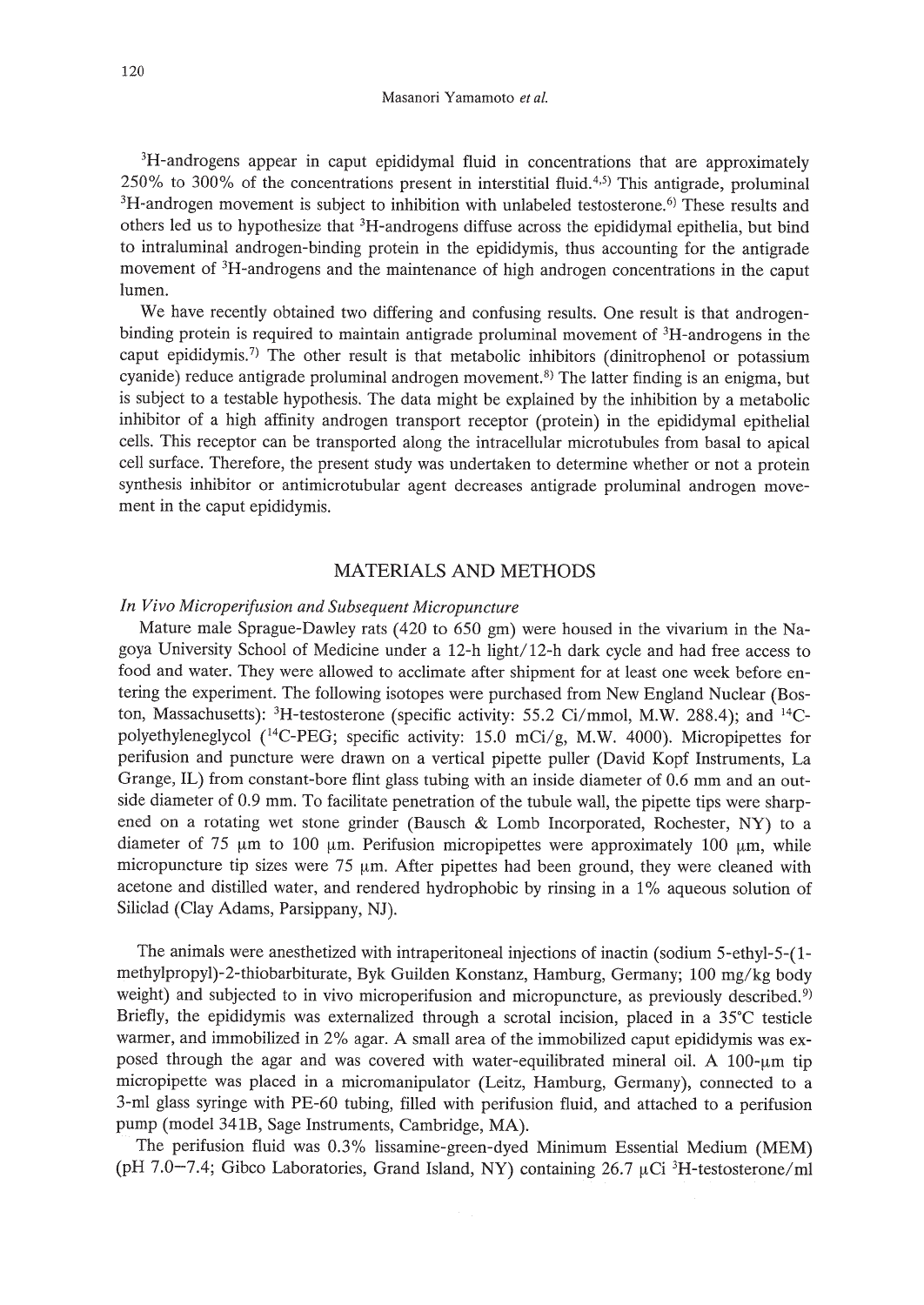and 1.3  $\mu$ Ci <sup>14</sup>C-PEG/ml, or the same fluids supplemented with cycloheximide (100  $\mu$ g/ml), 0.1% (v/v) dimethyl sulfoxide (DMSO), or 0.1% (v/v) DMSO and nocodazole (3  $\mu$ g/ml). These four different fluids were used in different experiments on the caput epididymis. The perifusion micropipette was used to puncture directly through the transparent epididymal tunica, and the pipette tip was left in the interstitial space. The perifusion pump was set for a priming infusion at a rate of 6  $\mu$ l/min for 15 min. Subsequently, a sustaining perifusion rate was set at  $2 \mu l/min$  for the remainder of the experiment. The perifusions continued for one hour, and samples of fluid from the epididymal interstitial space and intraluminal fluids of the epididymal tubule were collected by in vivo micropuncture methods. After the samples were collected they were sandwiched between columns of mineral oil in the collection pipette. One end of the pipette was sealed with Critoseal (Monoject Scientific, St. Louis, MO) and the pipette was inserted into a standard capillary hematocrit tube. This tube was inserted into a special plexiglass adapter which was inserted into a rotor head on an IEC model B-20 refrigerator centrifuge. The sample was centrifuged at 10,000 x g for 20 min at  $0^{\circ}$ C. The centrifuged sample in the original micropipette was placed into a vertical transfer apparatus (Bunton Instruments Co., Rockville, MD) and aliquots of cell-free fluid were transfered into scintillation vials, and each fluid sample was analyzed in triplicate for <sup>3</sup>H and <sup>14</sup>C radioactivity by scintillation spectrophotometry (LS 7000, Beckman Instruments, Inc. Fullerton, CA).

Since  $^{14}$ C-PEG is excluded by the blood epididymal barriers<sup>4)</sup> (little or no entry into the intraluminal space), the appearance of  $^{14}$ C-PEG in the intraluminal fluid was taken as an indicator of inadvertent contamination from the extratubular compartment. The proportion of intratubular 14C-PEG appearing in the intraluminal fluid was used to correct the 3H-androgen data. *14C\_* PEG was also used as a dilution marker for dilution of perifusion fluid by native interstitial fluid. The concentration of radioactive substances in the tubule lumina was expressed as a percentage of the radioactivity in the tubule lumina to that in the same volume of interstitial fluid surrounding the same tubule at one hour after perifusion.

# *Estimation of the Incorporation of*<sup>35</sup>*S*-*Methionine into Epididymal Tissue Proteins*

To confirm the effect of cycloheximide in the perifusion fluid on epididymal protein synthesis, the proteins labeled following exposure of 35S-Methionine and cycloheximide to the tubules were examined. For estimation of the amount of 35S-Methionine incorporated into the proteins, MEM perifusion fluid containing 0.2 mCi <sup>35</sup>S-Methionine/ml with or without cycloheximide (100  $\mu$ g/ml) was used. This perifusion fluid was perifused around the caput epididymal tubules for one hour. After completion of perifusion, the perifused region of the epididymis was dissected, rinsed briefly in normal saline to remove blood and excess perifusion fluid, blotted once to remove excess normal saline, and weighed. The tissue was homogenized and centrifuged at 1500 rpm for 15 min. Small aliquots (5 to 20  $\mu$ ) of the homogenates were added to  $0.5$  ml distilled water containing  $50 \mu$ g bovine serum albumin and  $10 \mu$ M methionine. Proteins were precipitated with trichloroacetic acid (TCA) at a final concentration of 10% (w/v). The precipitate was collected on Millipore filters (Millipore Corp., Bedford, MA) and washed twice with 20 ml 5% TCA containing 10 mM methionine. After drying, radioactivity of the filter was determined.

#### *Data Analysis*

Chauvenet's criterion was applied to all the data.<sup>10</sup> The results are presented as mean and SEM. All multiple comparisons were made by the Kruscal Wallis test<sup>11</sup> for nonparametric data followed by the Wilcoxon rank sum test ( $p < 0.05$ ).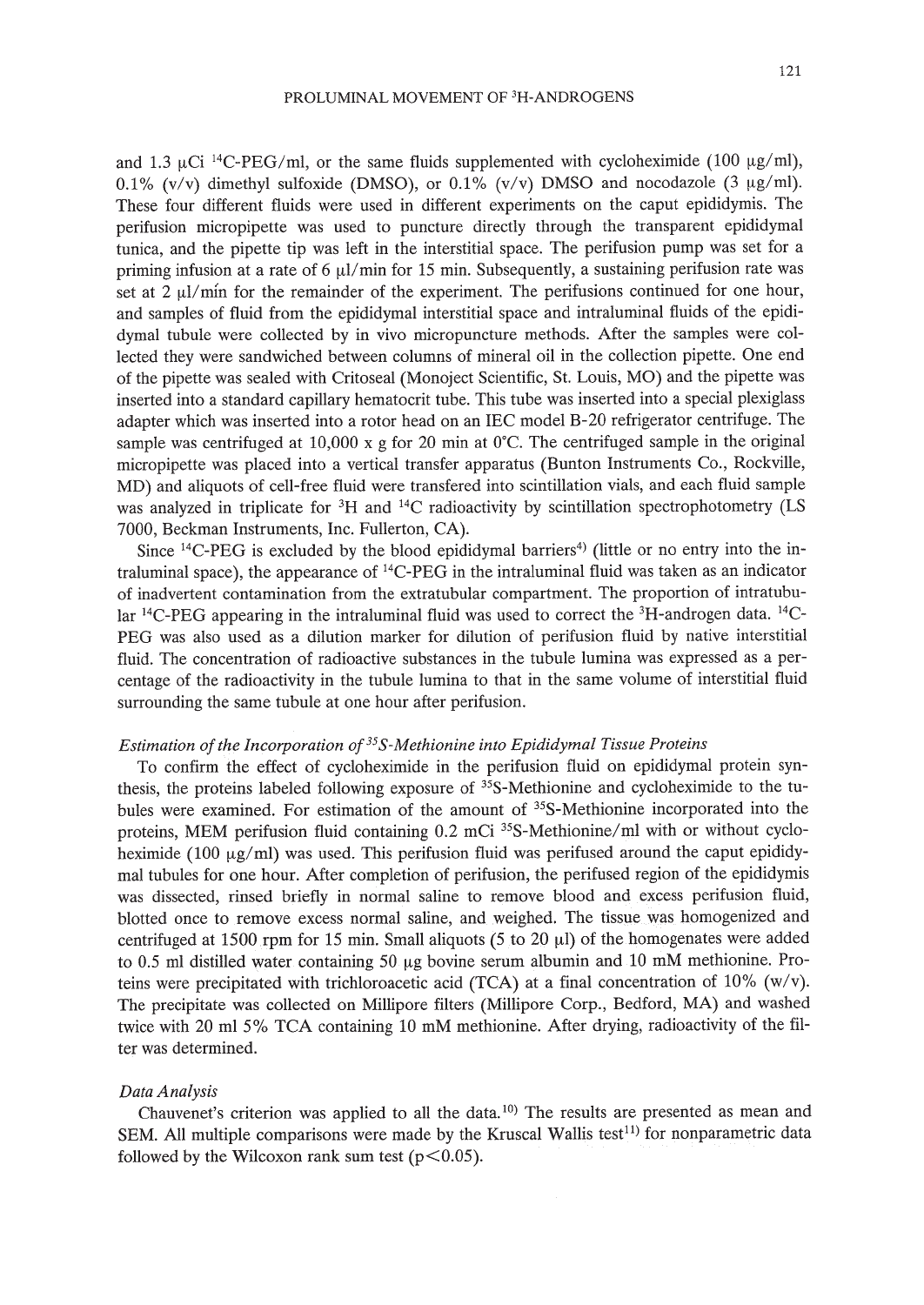# RESULTS

# *Proluminal Movement of 3H-androgen into the Caput Epididymal Tubules*

<sup>14</sup>C-PEG concentrations remaining in peritubular fluids were generally stable in all groups. These values were approximately 85% of those in the original perifusion fluid (Fig. 1). <sup>3</sup>H-androgen concentrations remaining in the peritubular fluids in the control group and the 0.1% DMSO-alone group were  $22.5\pm3.7\%$  and  $21.9\pm3.3\%$ , respectively, of those in the original perifusion fluid (Fig. 2). These values were significantly increased in the cycloheximide  $(43.8\pm3.7\%)$  and nocodazole  $(47.5\pm2.2\%)$  experiment p<0.05 (Fig. 2).

Intraluminal 3H-androgen concentrations in the epididymal tubule fluid in the control group and in the 0.1% DMSO-alone group were 323.4±73.2% and 304±39.8%, respectively, of those in peritubular fluid (Fig. 3). These values were significantly decreased in cycloheximide (121.8 $\pm$ 13%; p<0.05) and nocodazole (86.6 $\pm$ 5.3%; p<0.01) experiments (Fig. 3). Cycloheximide or nocodazole incorporated in the perifusion fluid completely eliminated antigrade proluminal movement of 3H-androgen in the caput epididymis.

# *Incorporation of 35S-Methionine into Epididymal Tissue Protein*

Total tissue radioactivity of  $35S$ -Methionine after perifusion with MEM alone was  $604.8\pm85$ (cpm/mg wet weight) (Table 1). This value significantly declined to  $175.6 \pm 21.2$  after perifusion with MEM containing cycloheximide ( $p$ <0.05; Table 1). Cycloheximide significantly reduced protein synthesis in the epididymal tissue.



Fig. 1. <sup>14</sup>C-polyethyleneglycol remaining in the interstitial space after perifusion. Percentages of the retained <sup>14</sup>Cpolyethyleneglycols to those in original perifusion fluids were measured using  $1 \mu l$  of the fluids from the interstitial space obtained at one hour after the sustaining perifusion with Minimum Essential Medium (MEM; n=12)<sup>\*</sup>, MEM containing 0.1% dimethyl sulfoxide (DMSO; n=8), 100  $\mu$ g/ml cycloheximide (CHX; n=9) and 0.1% DMSO plus 3  $\mu$ g/ml nocodazole (NCZ; n=10), as described in Materials and Methods. \*Numbers in parentheses indicate the number of animals.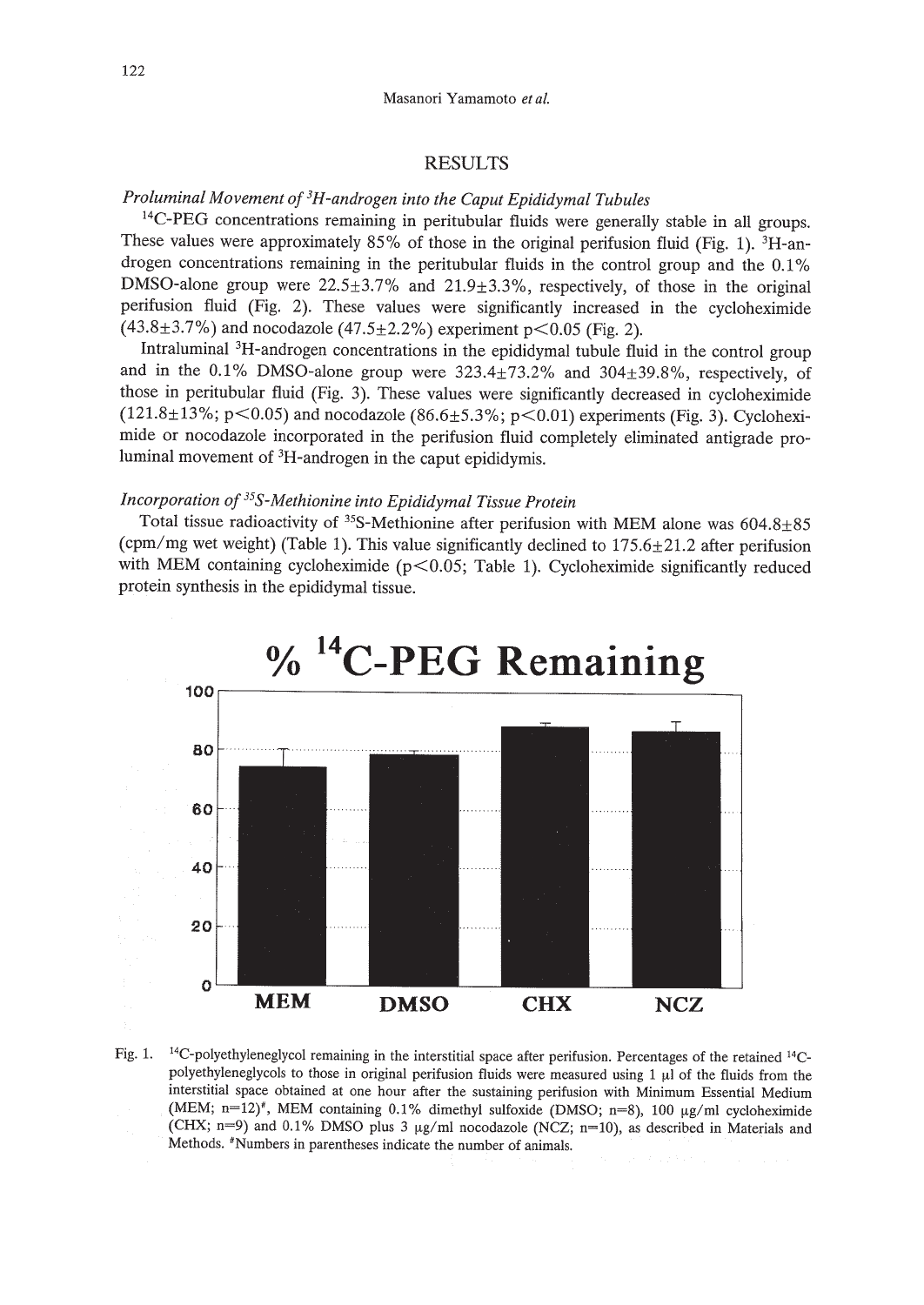

Fig. 2. 3H-androgen remaining in the interstitial space after perifusion in the same materials used for Fig.1. Percentages of the retained  ${}^{3}H$ -androgens to those in the original perifusion fluids were measured using 1  $\mu$ l of the fluids from the interstitial space obtained at one hour after the sustaining perifusion with Minimum Essential Medium (MEM;  $n=12$ )<sup>#</sup>, MEM containing 0.1% dimethyl sulfoxide (DMSO;  $n=8$ ), 100  $\mu$ g/ml cycloheximide (CHX; n=9) and 0.1% DMSO plus 3  $\mu$ g/ml nocodazole (NCZ; n=10), as described in Materials and Methods. #Numbers in parentheses indicate the number of animals. \*Denotes significant change ( $p<0.01$ ).



Fig. 3. Proluminal movement of 3H-androgens perifused around the caput epididymal tubules after perifusion in the same materials used for Fig. 1. Percentages of the intraluminal 3H-androgens to those in the original perifusion fluids were measured using  $1 \mu l$  of the fluids from the epididymal tubules obtained at one hour after the sustaining perifusion with Minimum Essential Medium (MEM;  $n=12$ )<sup>#</sup>, MEM containing 0.1% dimethyl sulfoxide (DMSO; n=8), 100  $\mu$ g/ml cycloheximide (CHX; n=9) and 0.1% DMSO plus 3  $\mu$ g/ml nocodazole (NCZ; n=10), as described in Materials and Methods. #Numbers in parentheses indicate the number of animals. \*Denotes significant change ( $p$ <0.01).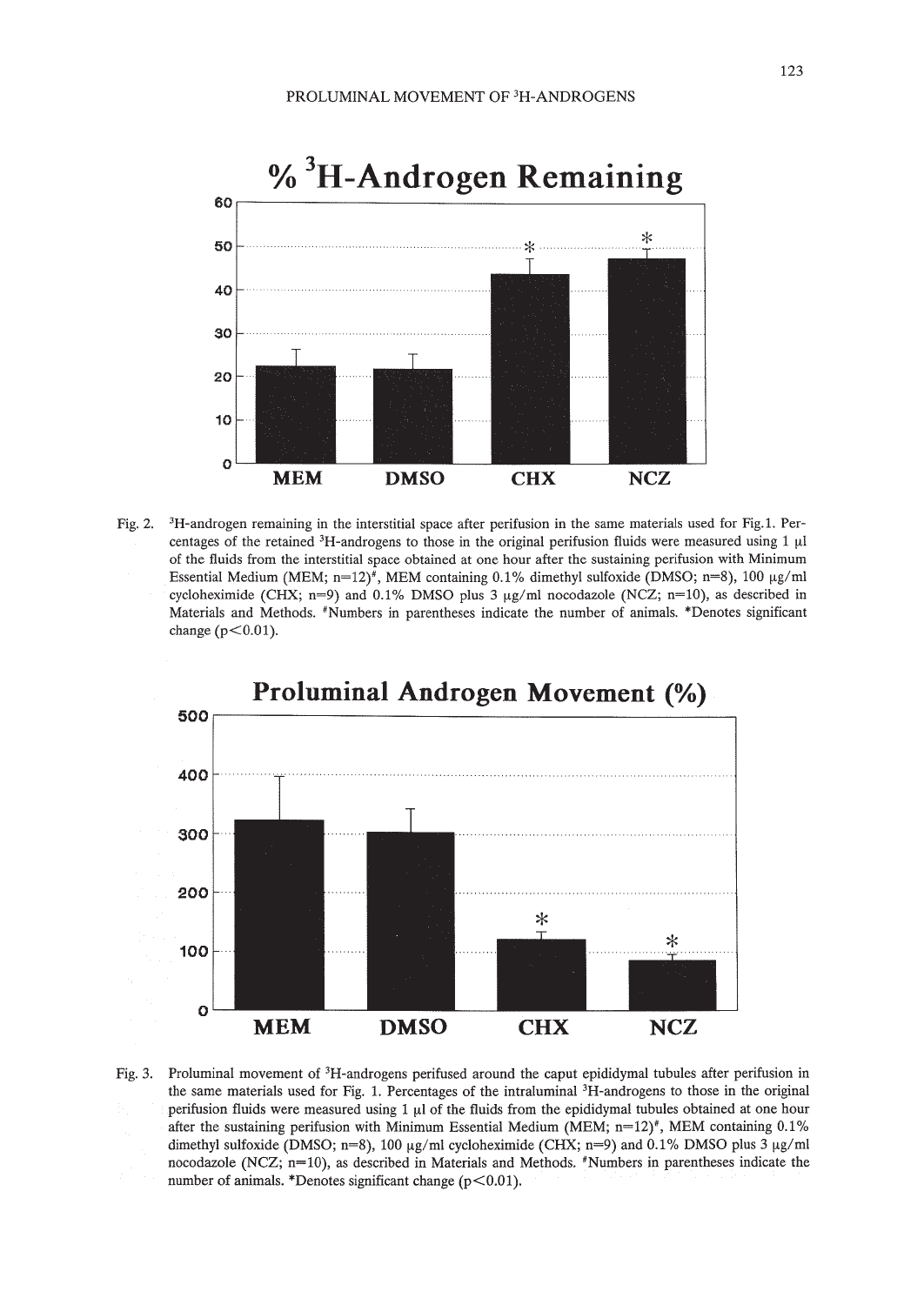Table 1. The Quantity of Newly Synthesized Proteins Labeled with 35S-Methionine in the Perifused Epididymal Regions at One Hour after Perifusion with MEM in the Presence or Absence of Cycloheximide.

| Perifusion Fluid |                                                                | Total Tissue (cpm/mg wet weight) |
|------------------|----------------------------------------------------------------|----------------------------------|
| MEM fluid        | Million Archives                                               | $604.8 + 85$                     |
| MEM fluid        | and the contract of<br>graduate and the<br>company to a series |                                  |
|                  | ALC U<br>计内容 网络小说                                              | $175.6 + 21.2$                   |
| cycloheximide    |                                                                |                                  |
|                  |                                                                | the contract of the contract of  |

Values are the mean  $\pm$  standard error for five animals.

# DISCUSSION

It has been accepted for years that steroids diffuse across the cell membranes. We have hypothesized that 3H-androgens diffuse across the epididymal epithelia but bind to intraluminal androgen-binding protein in the epididymis, thus accounting for the antigrade movement of 3Handrogens and the maintenance of high androgen concentrations in the caput lumen.<sup>3,4,5)</sup> Nevertheless, we have recently reported that metabolic inhibitors (dinitrophenol or potassium cyanide) completely eliminated the uphill aspect of proluminal 3H-androgen movement in the epididymis and suggested that an energy-dependent mechanism may be involved in the epididymal androgen uptake.<sup>8)</sup> More recently, we have reported that antigrade proluminal movement of  ${}^{3}$ Handrogen in the caput epididymis does not occur in the absence of androgen-binding protein in the epididymal lumen.<sup>7)</sup>

The concept that antigrade proluminal androgen movement into the epididymal lumen is maintained by the presence of intraluminal androgen-binding protein and an energy-dependent transport process has never been proposed. If cytoplasmic receptors move androgens from the basal aspect of the epithelium to the luminal aspect and then androgens are released into the lumen, suppression of proluminal androgen movement in the epididymis by a metabolic inhibitor could be explained by its inhibition of synthesis of cytoplasmic receptors in the epididymal epithelial cells. Therefore, we examined the effect of a protein synthesis inhibitor on proluminal androgen movement into the epididymal lumen. The present study has shown that antigrade proluminal movement of 3H-androgen in the caput epididymis is inhibited by addition of a protein synthesis inhibitor to the perifusion fluid. Inhibition of protein synthesis by cycloheximide<sup>12)</sup> was confirmed by a <sup>35</sup>S-Methionine incorporation study. Of course, plenty of intracellular protein remains in the cell after one-hour perifusion with fluid containing cycloheximide. Any intracellular protein important to proluminal androgen movement, and responsive to the cycloheximide, would have to be one with a very short half life, because it would already have to be missing by one hour after beginning sustaining perifusion. When testosterone is taken up by epithelial cells of the epididymis, it is rapidly metabolized to dihydrotestosterone and other androgens. Dihydrotestosterone is bound to cytoplasmic receptors, translocated into nuclei as dihydrotestosterone-receptor complexes, and bound to nuclear chromatin. 13) Maybe in some cells cytoplasmic receptors move androgens around the basal cell surface to other places in the cell.

We have reported that as the concentration of the transported  ${}^{3}H$ -androgen in the epididymal peritubular space is increased, the rate of transport at first increases, but eventually a concentration is reached after which the transport rate increases no further.<sup>14)</sup> This finding supports receptor-mediated active transport. It is conceivable that proluminal movement of  ${}^{3}H$ -androgen in the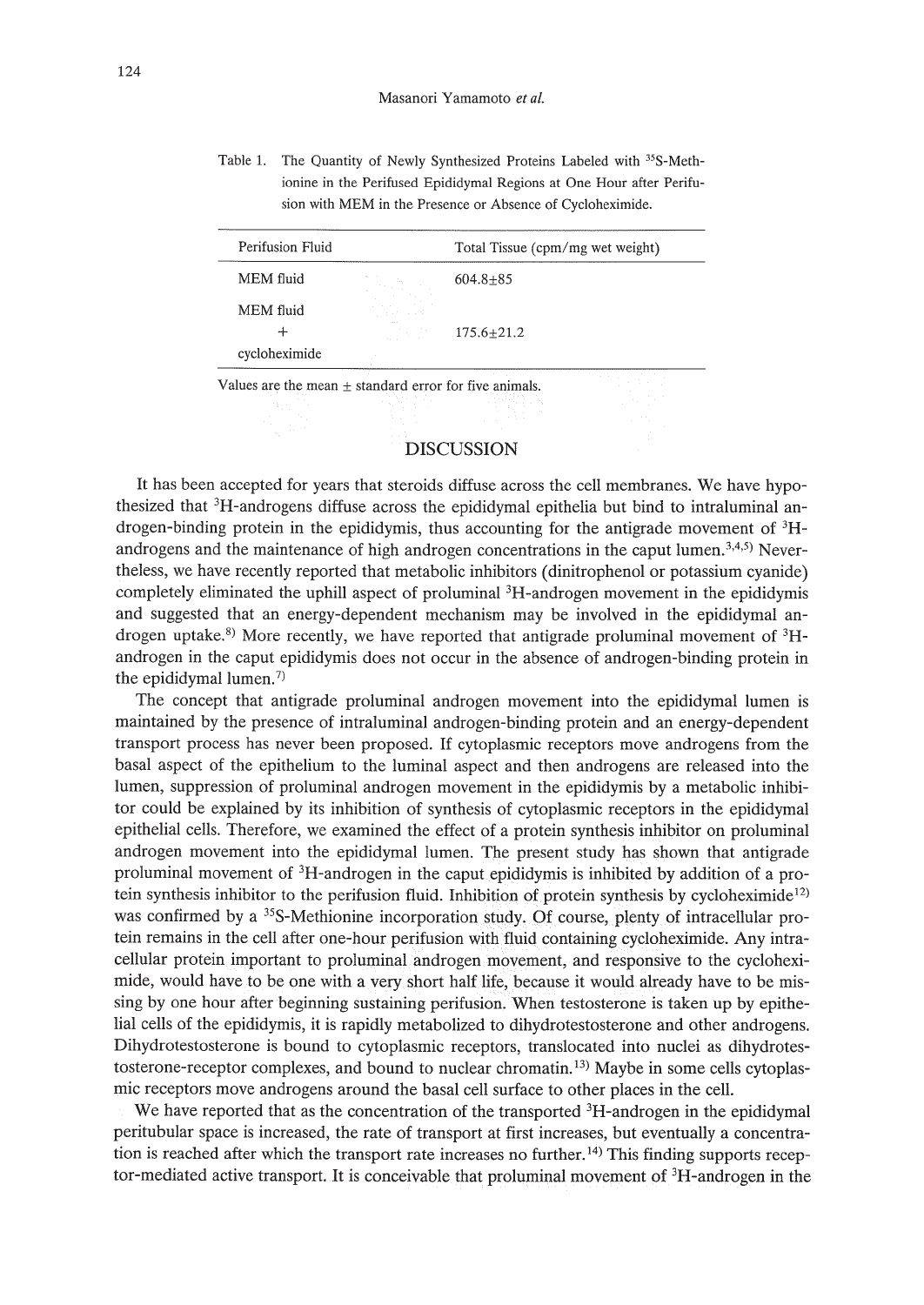epididymis is not accurate transport or a membrane transport system. Perhaps there is some other metabolic command or some other process in the cell that demands energy or depends upon energy that is important to the access of the androgens from one side of the epithelium to the other.

Another hypothesis which is related to antigrade proluminal movement of  ${}^{3}H$ -androgen into the epididymal lumen is that 3H-androgens around the epididymal tubules diffuse across the cell membrane but bind to intracellular receptors, and are transported along the intracellular microtubules to the apical side of the cell and finally released into the lumen. During this movement, microtubules provide the tracks for transport of androgen-receptor complexes. These cytoplasmic receptors may be high affinity androgen transport receptors in the epididymal epithelial cell which will not release androgen in the absence of a higher affinity intraluminal molecule like androgen-binding protein. Nocodazole, which is a potent microtubule-depolymerizing agent,<sup>15)</sup> significantly reduced proluminal movement of 3H-androgen in the epididymis. The microtubules can be made to disappear, or to depolymerize into constituent subunits, by exposure to low temperatures or to a depolymerizing agent. On removal of such an agent by washing, or on raising the temperature, the microtubules reappear. However, we could not confirm this reversibility of the assembly-disassembly process for microtubules by our in vivo perifusion system. Although another proof of effect of nocodazole on proluminal androgen movement is needed (for example, immunohistochemical study of epididymal tissues by using antimicrotubule antibody before and after perifusion with fluid containing antimicrotubular agent), it is suggested that disassembly of epididymal intracellular microtubules causes significant reduction of proluminal movement of <sup>3</sup>H-androgens.

In conclusion, cycloheximide, which blocks protein synthesis, significantly reduced antigrade proluminal movement of 3H-androgen in the epididymis. 35S-Methionine incorporation study demonstrated a significant reduction of the quantity of radiolabeled proteins after one-hour perifusion with cycloheximide. Nocodazole, which depolymerizes microtubules, also completely eliminated this uphill proluminal movement of 3H-androgens. The energy-requiring events for compartmentalization of 3H-androgens in the rat caput epididymis are unknown. They may be related to the synthesis of intracellular proteins and transportation of these proteins along microtubules. Furthermore, intraluminal androgen-binding protein also plays an important role in the maintenance of antigrade proluminal movement of  ${}^{3}H$ -androgens in the caput epididymis.<sup>6,7,16</sup>) Further investigation will be needed to understand these complex mechanisms by which the intraluminal microenvironment of concentrated androgens is maintained in the epididymis and to understand why such high intraluminal androgen concentrations are necessary for normal epithelial functions.

#### REFERENCES

- 1) Brooks, D.E.: Metabolic activity in the epididymis and its regulation by androgens. *Physio!. Rev., 61,* 515-555 (1981).
- 2) Robaire, B. and Hermo, L.: Efferent ducts, epididymis, and vas deferens: Structure, functions, and their regulation. In The Physiology of Reproduction, edited by Knobil, E. & Neil, J.D., Vol. 1. pp.999-1080 (1988), Raven Press, New York.
- 3) Turner, T.T., Jones, C.E., Howards, S.S., Zegeye, B. and Gunsalus, G.L.: On the androgen microenvironment of maturing spermatozoa. *Endocrino!.,* 115, 1925-1932 (1984).
- 4) Turner, T.T.: Transepithelial movement of <sup>3</sup>H-androgen in seminiferous and epididymal tubules: A study using in vivo micropuncture and in vivo microperifusion. *Bio!. Reprod.* 39, 399-408 (1988).